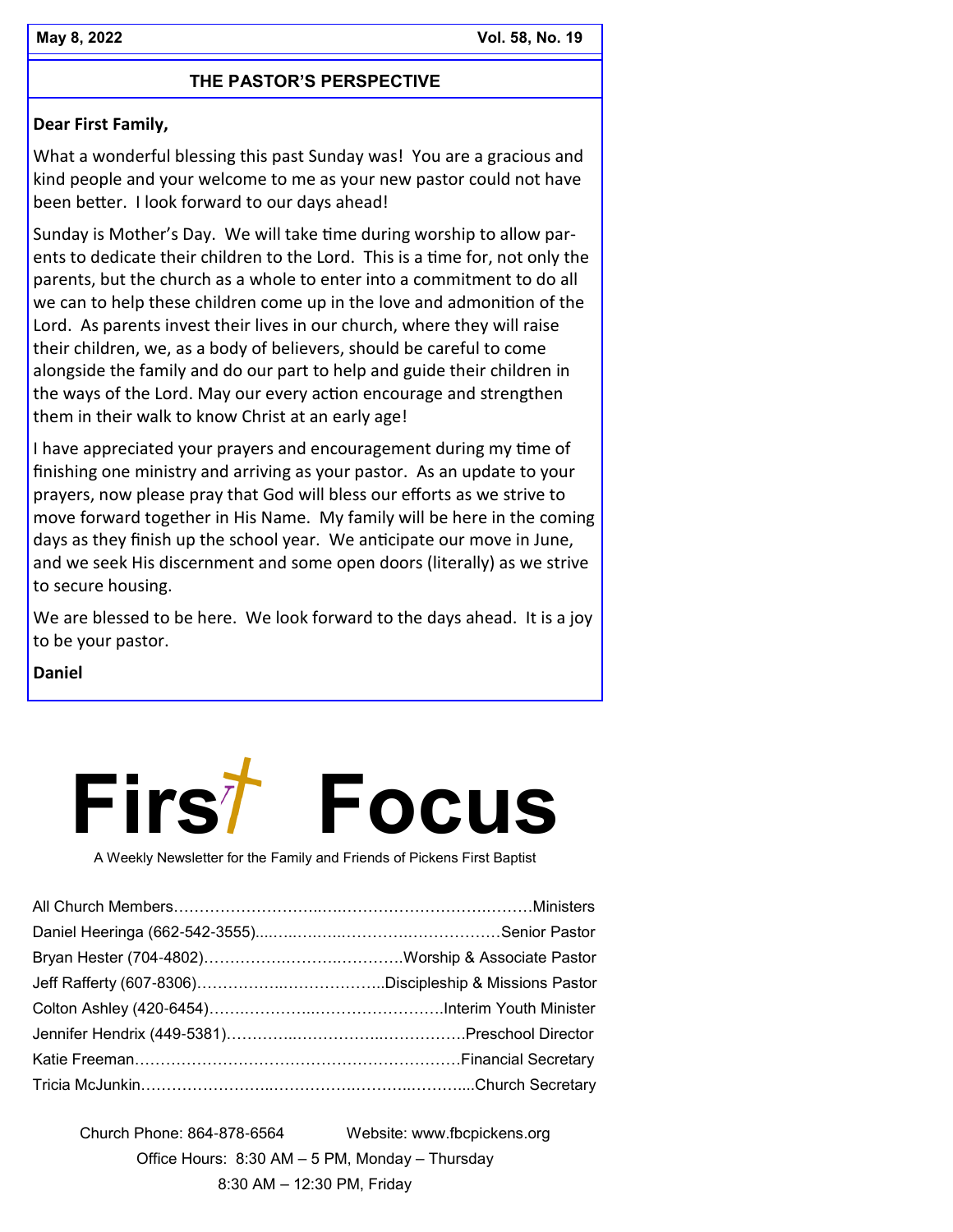# **Discipleship and Missions News from Jeff**

#### **Backyard Bible Club**

We are planning to do a Backyard Bible Club at Windwood Gardens Apartments the week of July 11<sup>th</sup> from 10:00 a.m. until noon. If interested in helping, please contact Jeff at 878-6564 or Jeff@fbcpickens.org.



#### **For the month of May, we would like to collect flashlights, batteries,**

**combs, brushes, hair bows, etc.**  There will be boxes located in the Sanctuary and in the Welcome Center to collect the supplies each month.





Children, Youth and Family Fall Retreat Mark Your Calendars! October 7-9, 2022 More Information to Come!





**Find where you belong this Sunday!** 

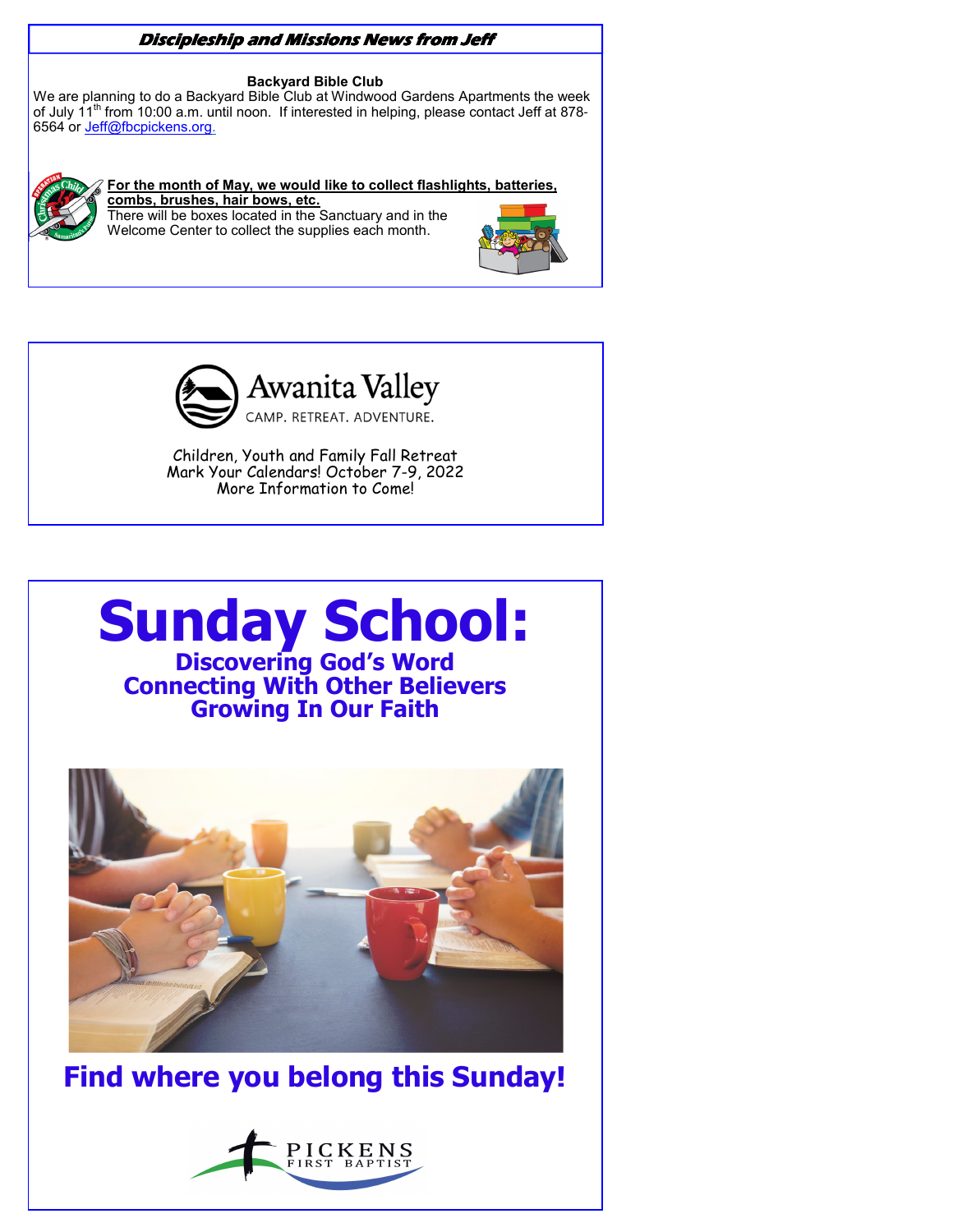#### **Deacon Selection – May 15**

We will select 5 new deacons on Sunday morning, May 15. As set forth in our church bylaws, deacons are chosen from among the men of our church who are at least 21 years of age and have been a member of the church for at least one year. For the convenience of our church family, a list of men who meet this age and membership requirement is available in the vestibule. However, our church has higher qualifications for deacons than just age and membership requirements.

We require deacons to meet the biblical qualifications found in 1 Timothy 3:8-13 and Acts 6:1-7. Generally, these qualifications require that a man demonstrate Godly character, doctrinal soundness, and the spiritual qualities necessary to provide effective leadership in his home and the church. He should also be faithful to the church in attendance, service, and giving.

Please keep these qualifications in mind as you prayerfully look through the list of men in our church. On Sunday morning, May 15, be prepared to vote for 5 men who meet these qualifications. Keep in mind that this is not a nomination process. The top five qualified men who agree to serve will be presented to the church on August 14 for confirmation.

The men whose names are listed below are currently serving as deacons. Those rotating off this year are ineligible for re-election for one year.

Joe Dunn Zander Clarkson Colton Ashley Lynn Fisher **Internal Studies Couch** Jimmy Dickard Boyce Couch Larry Martin **David Harper** Gil Stewart Roger Smith **Don Shuman** Victor Whitworth Mendel Stewart **Jeff Turner** Andy Williams

Rotate Off in 2022 Rotate Off in 2023 Rotate Off in 2024

#### **Please plan for your family to attend these upcoming events:**

- June 2 Otter Creek Water Park (more information to come)
	- June 20 23 Vacation Bible School (more information to come)
- July 15 17 CentriKid camp (for  $1<sup>st</sup>$   $5<sup>th</sup>$  graders)
- July 24 Powdersville YMCA Pool Party (more information to come)
- October 7 9 Children's Fall Retreat at Awanita Valley (more information to come)

#### **Preschool Worship Volunteers, 10:30 a.m. Service**

- **May 8:** Babies & 1's, Milledge & Linda Cassell Older Preschoolers, Judy Edwards & Katie Shuman
- **May 15:** Babies & 1's, Sheila Dunn & Jennifer Hendrix Older Preschoolers, Doug & Jeanine Hayes

# **- - - - - - - - - - - - - - - - - - - - - - - - - - - - - - - - - - - - - - - - - - - - - - - - - - - - - - - - - - - - - - - - - - - - - - - - - - - - - - - - - - - - - - - - - - - - - - - - - - - - - - - - - - - - - - - - - - - - - - Safety Team Rotation Assignment**

**The Month Of May** May 1st - Team B May 8th - Team C May 15th - Team D May 22nd - Team A May 29th - Team B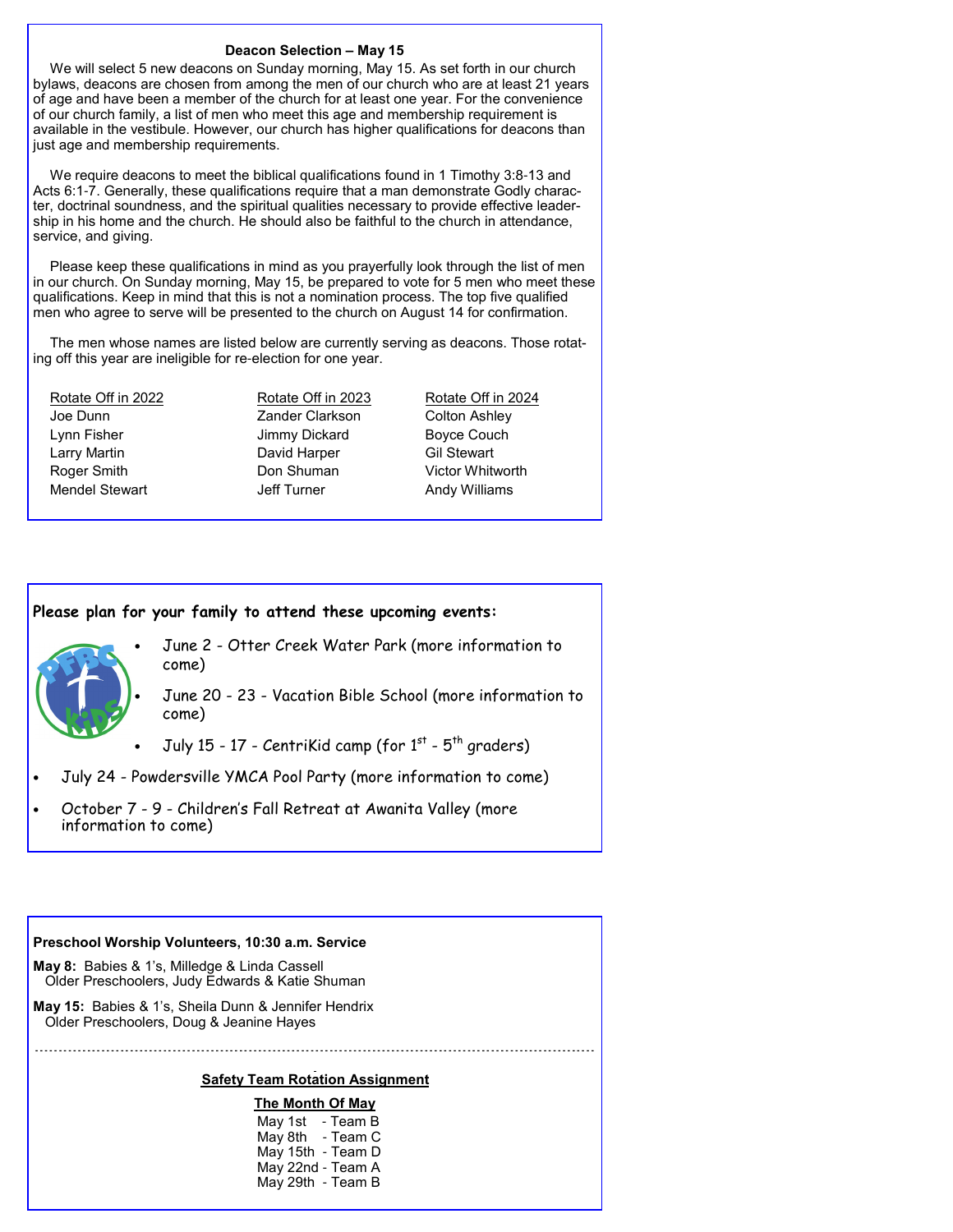

#### **John 1-3 - Week Seven**

This session, we'll study Jesus' first miracle. This first miracle—which John refers to as a "sign"—represents the reality that the old way had passed and a new way had come (John 2:11). New beginnings are exciting, but there's always a temptation to fall back into familiar patterns and old habits.

#### **Great Time Last Sunday**

We had a great time at the youth fellowship last Sunday! We had a good crowd of students…. but apparently not enough chicken! The youth cleared out a couple hundred nuggets and chicken tenders before the adults got to eat (sorry about that Daniel!). I want to thank the adults who were at the fellowship: Justin, Amy and Sophie Sawyer; Becca and Quincy Newman; Tonya Wilson; Jeremy Simmons; Bryan Hester, Daniel Heeringa, and Brian Kolat.

#### **Graduate Recognition Service**



Our graduate recognition service will be Sunday, May 15, 2022. This is for high school, post-secondary, graduate, and post-graduate degrees! Please send Colton Ashley five photos of the graduate, the graduate's full name, the degree/diploma earned, and the name of

the school from which the student is graduating. We will have a luncheon in honor of the graduates in the Xchange following the service. Parents, siblings and grandparents are invited to the luncheon!

#### **Otter Creek Water Park**

Both children and youth will be going to Otter Creek Water Park on June 2. Please note that the following information only applies to the youth.

The youth can ride the PFBC bus to Chick-Fil-A and Otter Creek. The bus will be leaving the Xchange at 4PM on June 2, 2022. We will be back around 8:30 PM. **Please send money with your youth for Chick-Fil-A. There is no cost for Otter Creek.** Students should dress appropriately for both Chick-Fil-A and Otter Creek. Students should bring a change of clothes for the ride back from Otter Creek. They should also bring sunscreen and towels. Please sign up at fbcpickens.org/ottercreek.

- May 15 Graduate Recognition Sunday
- May 15 PHS Baccalaureate Service in the Sanctuary at 4PM
- June 2 Otter Creek Water Park (more information to come)
- June 20-23 Youth Summer Worship Week (in conjunction with kids VBS)
- October 7-9 Fall Retreat at Awanita Valley (more information to come)

### **IN BRIEF**

*Dear FBC Pickens Church Family,*

 *Thank you so much for the opportunity you gave me to serve as your interim for the last 9 months. It has been a complete joy! We have been made to feel so loved and appreciated by everyone! I've never preached anywhere that I felt more freedom and more well received! I really love all of you.* 

 *When we saw the check you gave us we were completely blown away! You were so generous to us! We couldn't believe it!*

*Thank you from the depth of our hearts.* 

*Ralph and Regina*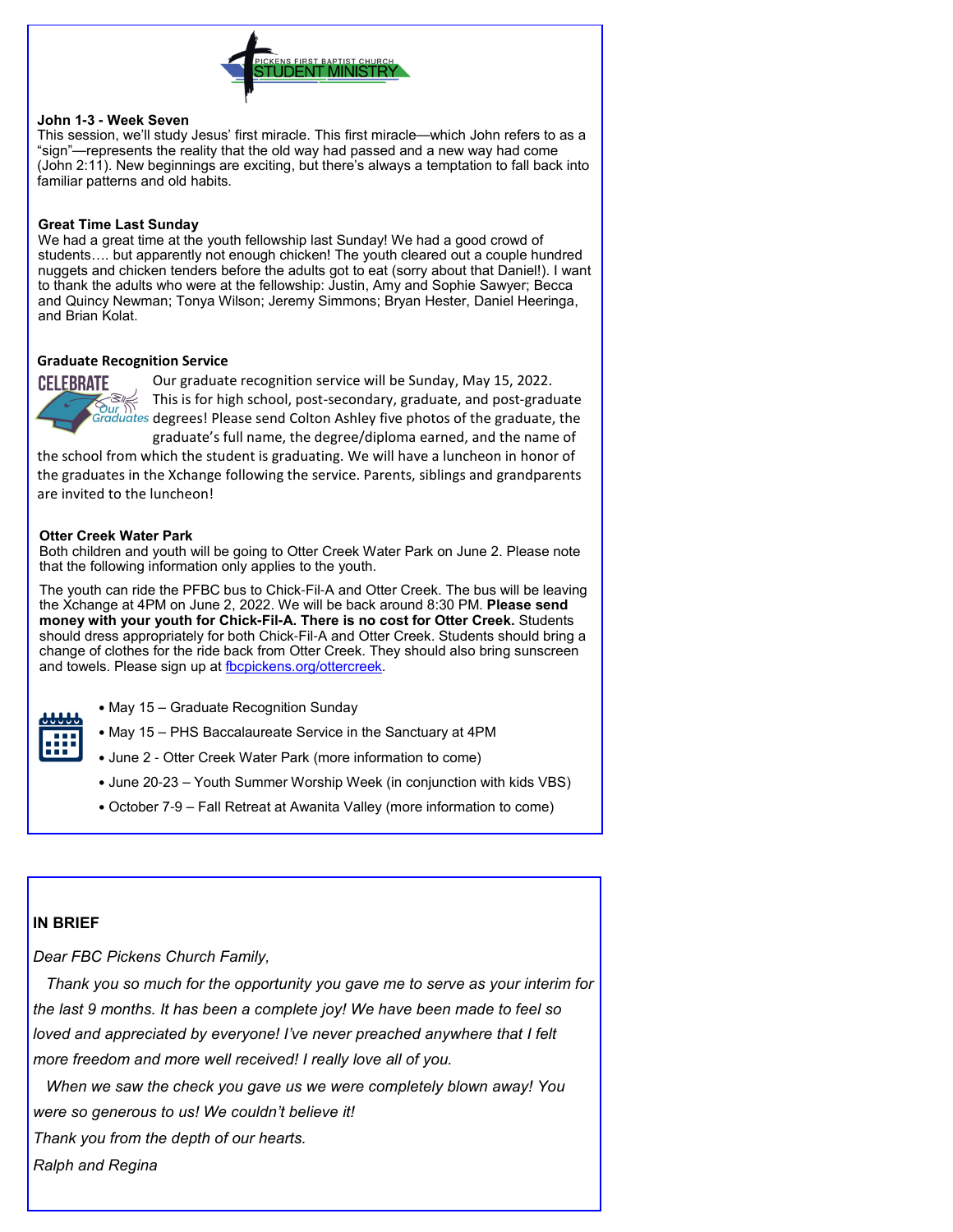#### **Pickens First Baptist Church Schedule**

**Sunday, May 8** 9:15 a.m. - Sunday School 10:30 a.m. - Worship Service



**Tuesday, May 10** 9:00 a.m. - Tuesday Morning Bible Study, Room E357

#### **Wednesday, May 11**

6:00 p.m. - Awana, FH 6:15 p.m. - Orchestra Rehearsal

6:30 p.m. - Adult Bible Study & Prayer Service, Room E250; Youth Activities, Xchange; Preschool Activities; Adult Choir & Small Groups Rehearsal

#### **Thursday, May 12**

10:00 a.m. - S.A.M. Trip to The Junction and Strawberry Hill

#### **Saturday, May 14**

7:00 a.m. - Blue Ridge View Baptist Church Youth Yard and Bake Sale, Legacy Square



**Our Church Goal:** \$7,000 **Given To Date:** \$5,210.00 Your gifts to this offering will go to missionaries in the US and Canada. This year's theme is UNITED...we are invited to unite with churches all over North America to reach our continent for Christ.

Brochures with more information and missionary stories are located in the Fellowship Hall and Welcome Center. Offering envelopes are available also.



#### FACTS & FIGURES

**May 1, 2022 Building Fund: \$269,919.75** 

Sunday School - 216 Worship Attendance - 360 Offering - \$22,498.00 Offering to Date - \$350,893.02 Goal to Date - \$399,975.84

# **Thank you for worshiping with us Today!** *Please complete, tear off, and place in offering plate.* ICKENS **Connect with Us Here at PFBC!**

Name Email

Phone Number

I would like to know more about becoming a Christian.

I would like to know more about Pickens First Baptist Church.